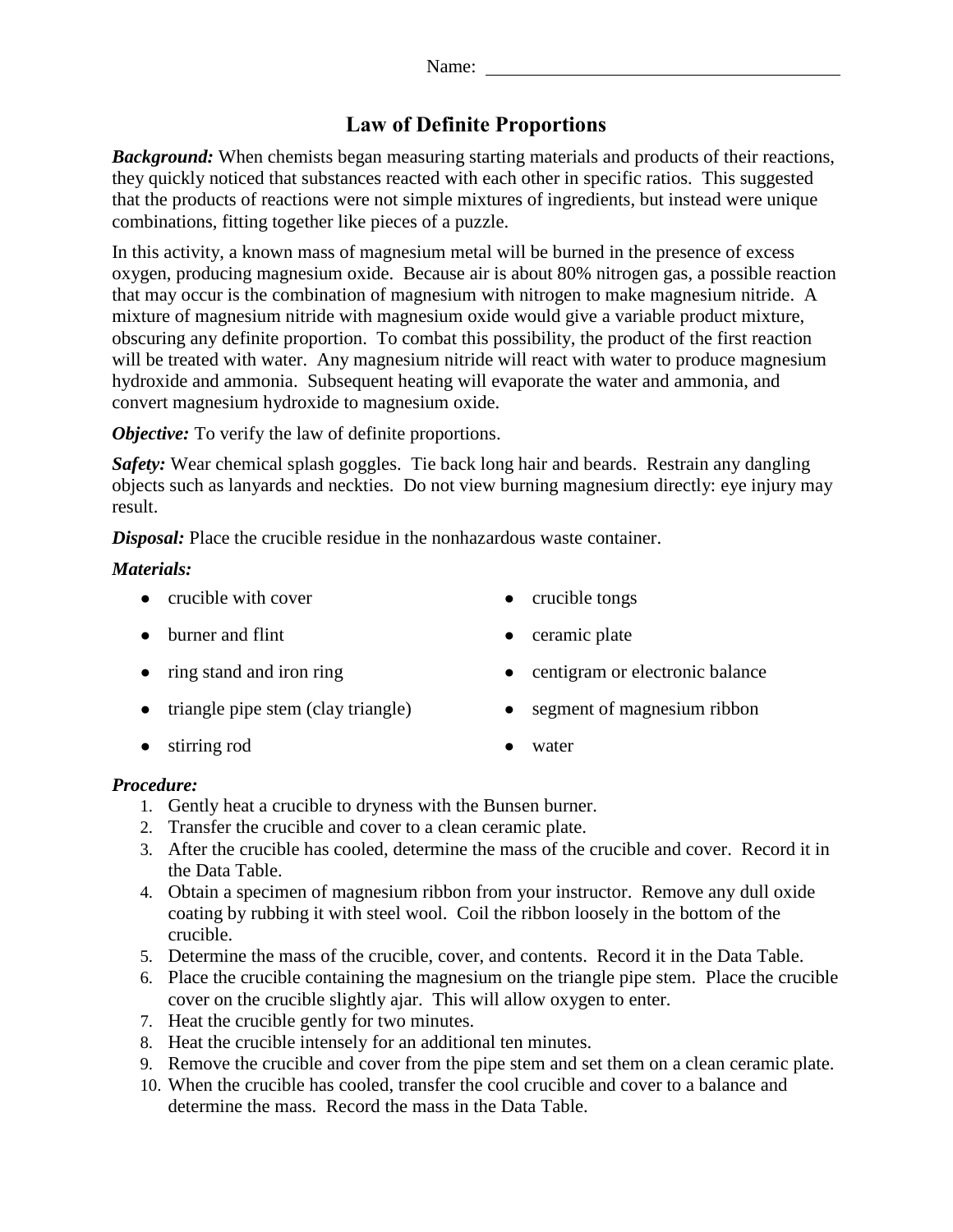- 11. Repeat Steps 6–10.
- 12. If the difference between successive mass measurements is less than 0.01 g, record the mass as the constant mass. If the difference is greater than 0.01 g, repeat Steps 6–10 again until the mass measurements differ by 0.01 g or less. Record this mass in the Data Table as the constant mass.
- 13. Add a small amount of distilled water to the product in the crucible. Stir to make a thin paste.
- 14. Place the crucible on the triangle pipe stem. Place the cover slightly ajar. This will allow ammonia and water vapor to escape.
- 15. Heat the crucible gently to dryness, and continue heating gently for two minutes more.
- 16. Heat the crucible intensely for an additional ten minutes.
- 17. Remove the crucible and cover from the pipe stem and set them on the ceramic plate.
- 18. When the crucible has cooled, transfer the cool crucible and cover to a balance and determine the mass. Record the mass in the Data Table.
- 19. Place the magnesium oxide in the non-hazardous waste container. Clean the crucible.
- 20. Obtain the initial magnesium masses and final product masses from all of the groups in your class. Record them, including the masses you measured, in the Plot Table.
- 21. On graph paper, make a graph of the final product masses (vertical axis) vs. initial magnesium masses (horizontal axis). Scale the graph so that your plot occupies at least half of each axis. Label each axis, including units. Title your graph.

*Calculations***:** Show your work below. Be sure you retain adequate digits when you calculate moles and ratios of moles. Record all calculated values in the Calculations Table.

- 1. Determine the initial mass of magnesium metal.
- 2. Determine the mass of the magnesium oxide product.
- 3. Calculate the ratio of the mass or magnesium oxide product to the mass of magnesium starting material.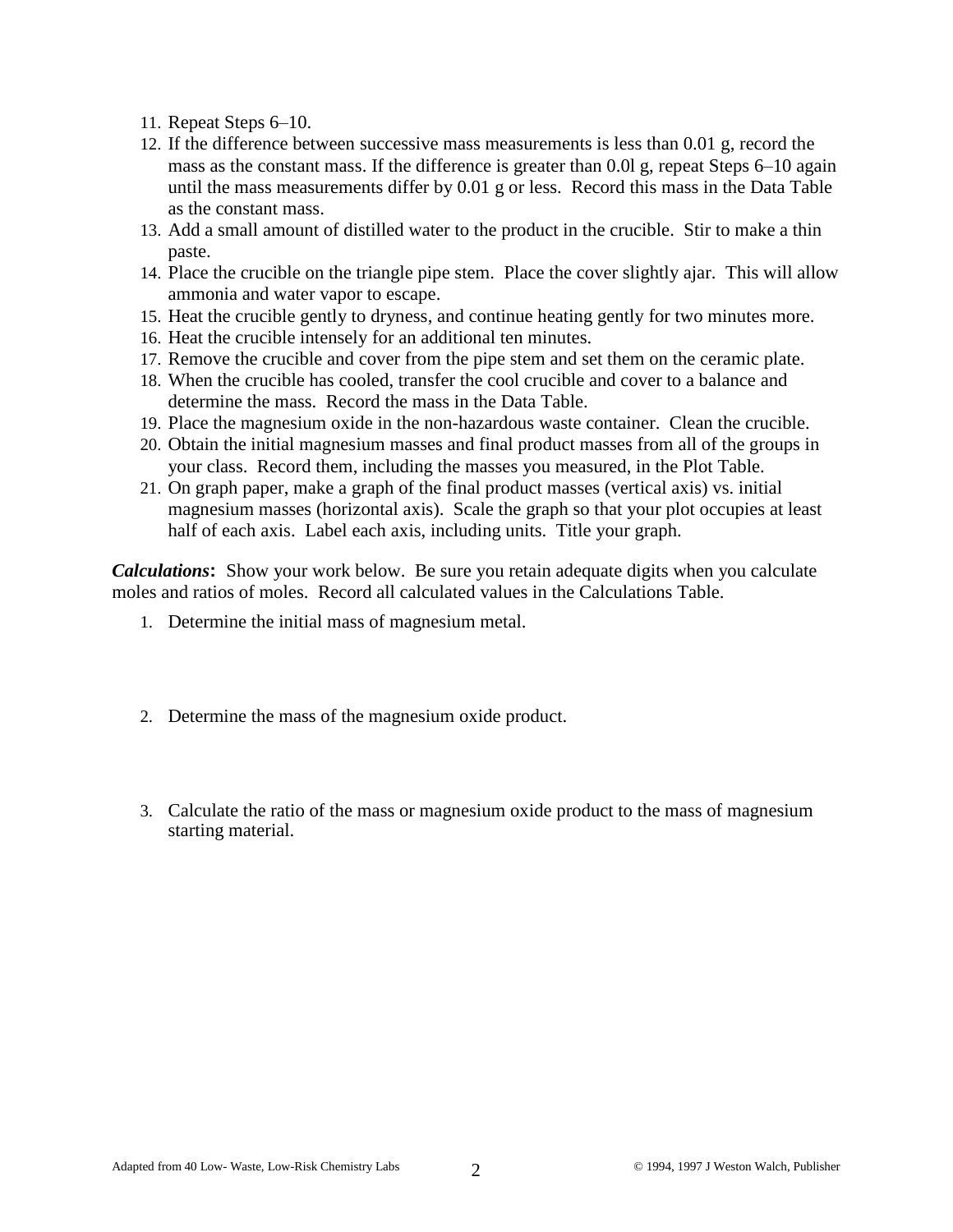### **Data Table**

| mass of dry crucible plus cover                      |  |
|------------------------------------------------------|--|
| mass of crucible, cover, and Mg                      |  |
| mass of crucible, cover, and product (first heating) |  |
| final constant mass of crucible, cover, and product  |  |
| final mass of crucible, cover, and dried product     |  |

## **Calculations Table**

| mass of Mg reacted (initial mass)        |  |
|------------------------------------------|--|
| mass of product                          |  |
| ratio of product mass to initial Mg mass |  |

## **Plot Table**

|--|